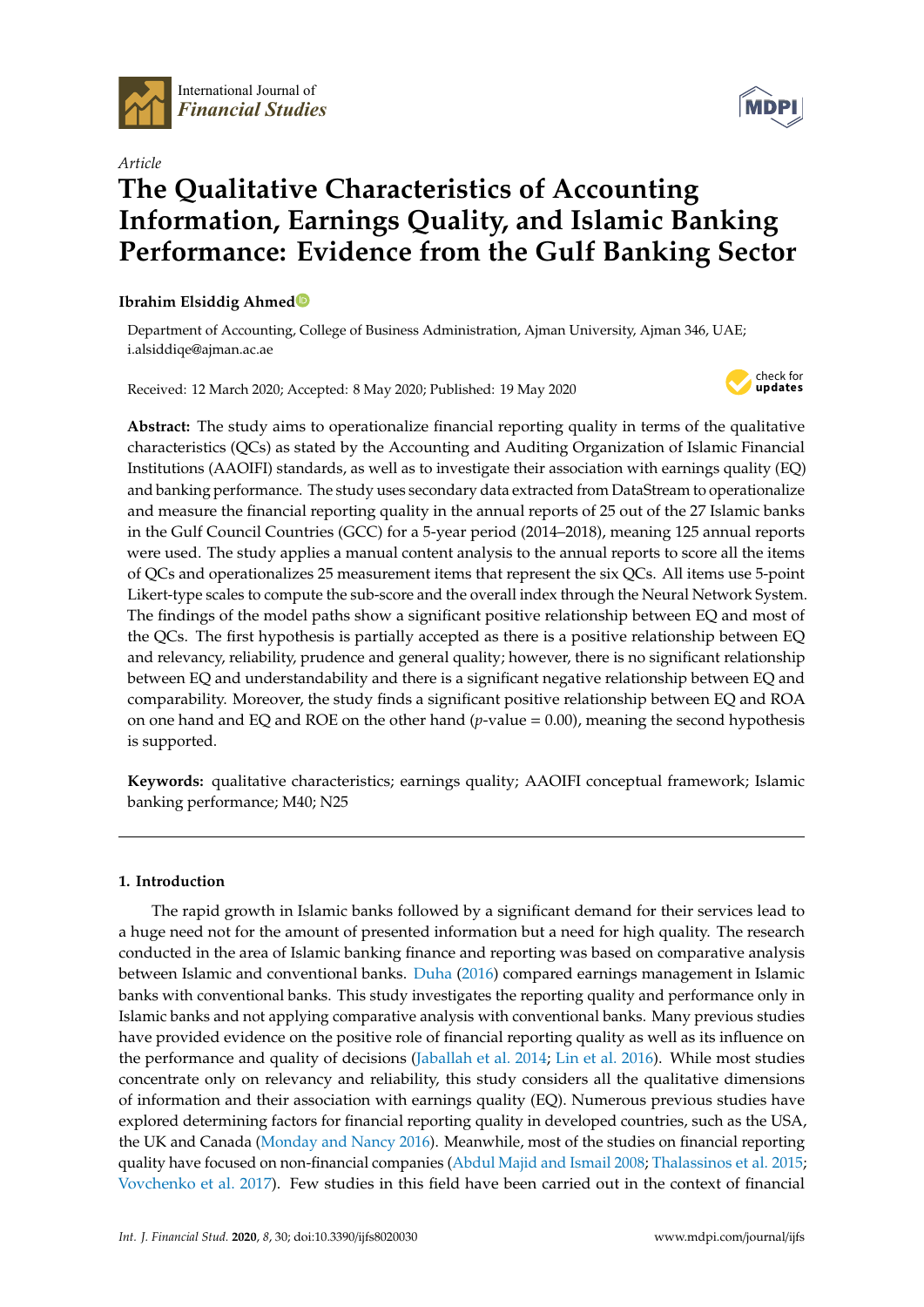institutions. This study tries to bridge this gap as it concentrates on the reporting quality of Islamic banks, which were not studied before.

The preparation and presentation of quality financial reports have positive impacts on useful financial and management decisions. The usefulness of financial information relies on its qualitative characteristics (QCs), which are stated according to Accounting Standards (FASB, IAS, IFRS, AAOIFI). The main indicators of financial information quality from the perspective of the developers of accounting standards are relevance and reliability, as these make information useful for decision-makers (Nwaobia et al. 2016). Sutan and Nayla (2014) studied the compliance of financial reports in Bahrain Islamic banks to the AAOIFI requirements. Sarea (2012) also studied the level of compliance with AAOIFI Accounting Standards in Bahrain about the perceptions concerning the level of compliance with AAOIFI Accounting Standards. His study indicated that Islamic banks of Bahrain have fully adopted the AAOIFI Accounting Standards. The evidence of high compliance to the standards by previous studies was one of the motivations for the author to investigate the quality of information prepared by Islamic banks not only in Bahrain but in all the six Gulf Council Countries (GCC). It should be noted that the special nature of Islamic banking products is likely to require a different quality of financial reports, as well as a special treatment of their profits. Most of the studies on Islamic banks concentrate on legal issues, products, profitability and efficiency (El Moussawi and Obeid 2010; Akhtar et al. 2011; Aljifri and Khandelwal 2013).

The reporting system of Islamic banks is different from that of conventional banks because of the differences in the objectives and the users' needs, as users desire high-quality information to ensure that the banks are following Sharia rules and guidelines (Ahmed 2012). Despite the importance of reporting quality, the areas of earnings and reporting quality in the context of Islamic banks and Islamic banking products have been neglected in the literature on Islamic finance. There are no previous studies on the quality of financial reports in the Islamic banking sector. Hence, this study contributes significantly to the literature of both Islamic finance and Islamic accounting. Also, the quality of financial reports can be assessed based on their usefulness to the users or on their fairness and completeness to the investors. This study is different in that it applies a comprehensive approach that combines both views to assess the quality of financial reports through the QCs of the AAOIFI framework. It is thus the first study to classify the QCs into six general categories (general, relevance, understandability, reliability, comparability and prudence). This represents a contribution to the literature and to practice through the development of a comprehensive measurement tool to assess the quality of financial reporting based on the AAOIFI QCs and the contents of Islamic banks' reports. Furthermore, most of the mentioned studies use information quality and EQ interchangeably, whereas this study assesses the quality of financial reports from both dimensions, namely the QCs of accounting information and the EQ. Finally, previous studies have highlighted the financial reporting determinants in developed economies (Takhtaei et al. 2014; Soheilyfar et al. 2014; Monday and Nancy 2016; Al-Asiry 2017; Pivac et al. 2017). However, it may not be possible to generalize their results to developing countries as these have distinct cultural, environmental, economic and political settings (Alfraih and Almutawa 2014; Kuznetsova et al. 2017).

This paper is organized as follows. Section 1 is an introduction that explains the justifications and objectives based on previous studies. Section 2 is about the literature on reporting quality, a brief overview of Islamic Banking in the GCC, earnings quality, and banking performance. Section 3 presents the sources of data, identifies the variables and operationalizes the QCs. Section 4 conducts analysis and presents the results and findings. The conclusion is stated in Section 5.

## *Objectives of the Study*

The main objective of this study is to assess the quality of the financial reporting system in the Islamic banking sector. This study is expected to contribute to the measurement of the quality of financial reporting based on both QCs and EQ. Therefore, the study aims to operationalize the financial reporting quality in terms of the QCs as stated by the Accounting and Auditing Organization of Islamic Financial Institutions (AAOIFI) standards. The overall AAOIFI QCs are consistent with those of IFRS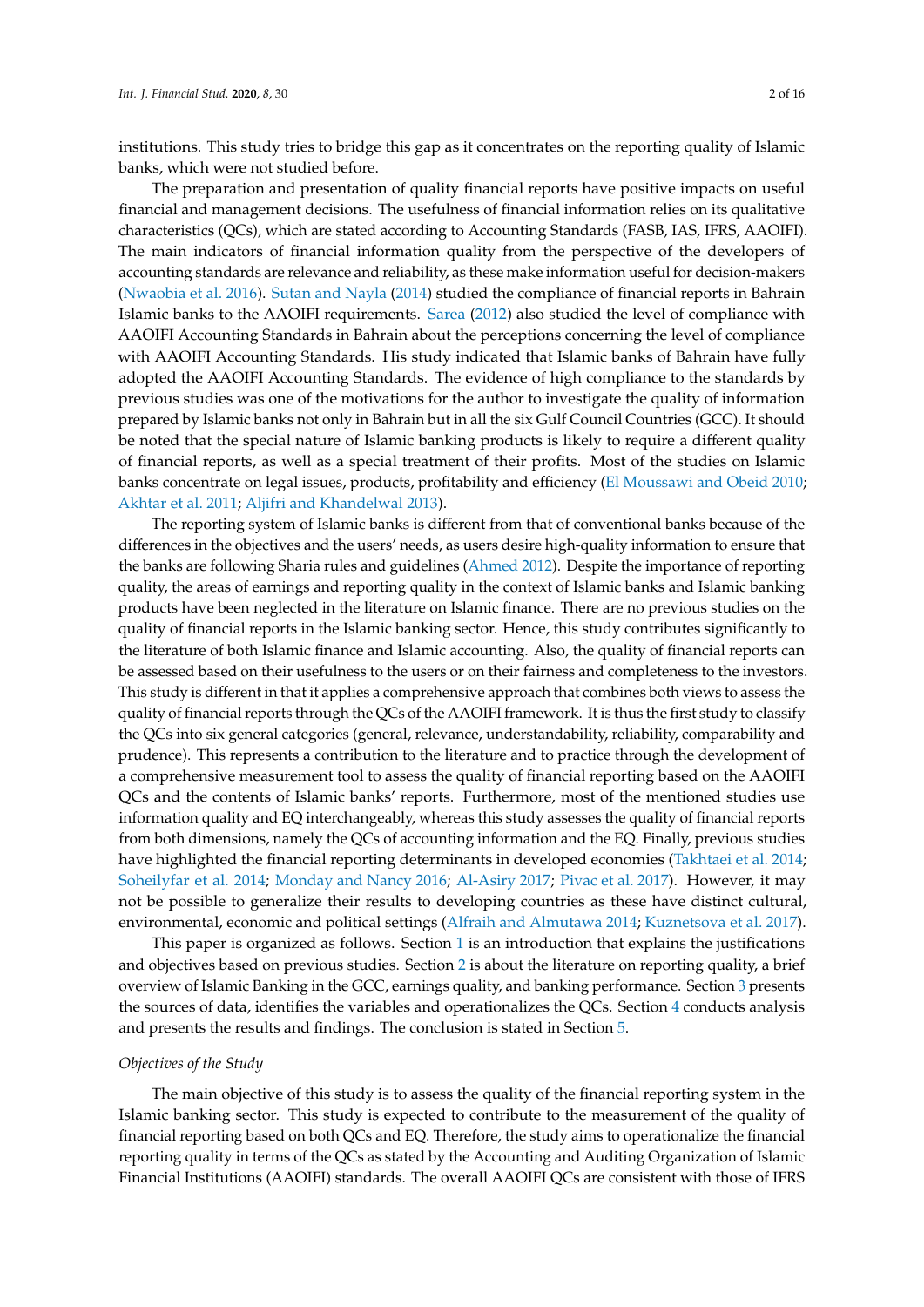or IASB, but they are also different from other standards in terms of the details and their unique definitions in addition to special contents. Moreover, the study aims to assess the relationship between the quality of financial reports and the quality of earnings, as currently measured on an accrual basis by Islamic banks. In addition, this study attempts to provide a further investigation into the relationship between reporting quality and the performance of GCC Islamic Banks.

## **2. Literature Review**

The measurement of disclosure quality is useful for organizations because it offers the prospect to decrease the cost of debt and enhance the stock price (Soheilyfar et al. 2014; Savina 2016). Currently, the reporting system includes a wide range of contents that need to be disclosed to provide investors with vital information that they need to evaluate their investments, and this no longer limited to financial statements (Asegdew 2016; Liapis and Thalassinos 2013; Allegret et al. 2016).

The existence of many users of accounting information requires it to be viewed from different perspectives, which has created difficulty in measuring the QCs of financial information. The determinants influencing financial reporting quality are related to certain attributes of the firm, such as type of industry, leverage, firm size, firm age, profitability, liquidity, type and size of the audit firm and the status of listing (Soheilyfar et al. 2014; Al-Asiry 2017; Abdul Majid and Ismail 2008; Haji and Ghazali 2013; Chakroun and Hussainey 2014; Suryanto 2017). Other determinants that influence financial reporting quality include the features of corporate governance, such as board size and composition, the duality of CEOs, board meetings and ownership structure (Fathi 2013; Chakroun and Hussainey 2014; Liapis and Thalassinos 2013).

The Islamic banking industry started in the early 1970s and from that time until the late 1990s, their main concerns were about legalizing finance transactions. The market share of Islamic financing assets had increased in 2019 to 47% of total financial assets from 39% in 2016 (AAOIFI 2017). The increased market share was led by the GCC in which the number of Islamic banks jumped to 30 banks by the end of 2019. This growth of Islamic banks is supported by the customers' high demand for Islamic services as well as governmental support. Islamic banks offer Profit-Sharing investment accounts as Sharia-compliant deposits. Furthermore, Islamic Banks combine commercial banking activities and investment banking operations to enhance profitability but in compliance with Sharia rules and principles. As the demand for such services continues to grow, a question arises about the quality of presented information and its implication on users. Adequate disclosure about management and performance of investment accounts and other stakeholders is important for making proper investment decisions. Given the important role played by Islamic banks in the GCC market economy, since almost all financial transactions are being made through banks, and given the competitive market in which they are operating, it is important to study the quality of their reports and their profitability.

Islamic banks' activities are governed by secular law, the environment and control. AAOIFI was established for the development of standards for Islamic institutions throughout the world. The reporting system of Islamic banks is still at the stage of developing an understanding and presenting the unique nature of Islamic banking and determining whether the accounting treatment of Islamic banking products follows Sharia standards. It is high time to measure and prepare quality information to help the users of financial statements in taking quality decisions. In the GCC, the need for information from different users is different from that in developed countries, as their behavior is different. Dospinescu et al. (2019) stated that bank customers are different in behavior from one country to another in terms of profile.

#### *2.1. Earnings Quality (EQ)*

One popular definition of EQ is the absence of earnings management. EQ can be explained by the relevancy and reliability of financial statements as perceived by the users. So far, there is no common definition of EQ, but it is assessed based on certain indicators, such as accrual basis and quality, predictability, smoothness, persistency, timeliness, conservatism and earnings uncertainties.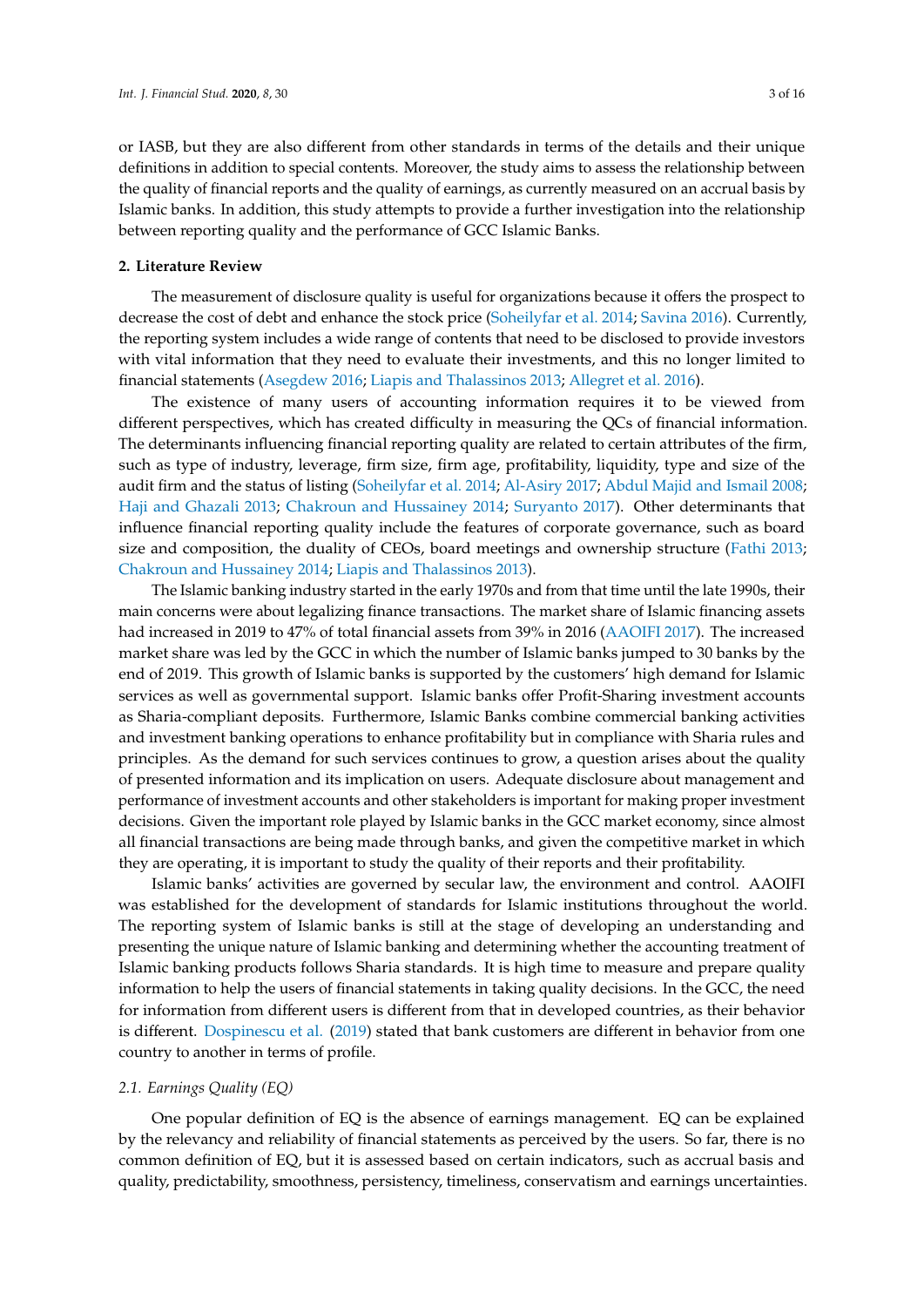Jing (2007) found a positive association between accrual quality and stock price synchronicity and an insignificant relationship between conservatism and stock price synchronicity.

EQ can be generally classified into two main types: The first is accountability, also known as decision usefulness and stewardship, which is based on accrual quality and conservatism, where EQ is measured based on the future persistence of current earnings. The second is value relevance, which reflects the explanatory power of earnings and the book value of equity for stock returns.

Many studies have documented that poor-quality information, particularly earnings, is the reason for increasing information asymmetry (Bhattacharya et al. 2013; Lara et al. 2011). Consequently, Steven et al. (2009) conducted a study to analyze the association between returns and EQ for 13 countries.

Aljifri and Khandelwal (2013) explain that "Contracts in conventional financial systems are purely drawn and based on material information, facts and conditions, whereas the contracts in the Islamic financial system are made of material and ethical components". This approach suggests the development of an index that is composed of the elements of the income statements. There are different measures of EQ. One simple approach is the ratio of operating cash flow to income; this measure of EQ assumes that a high ratio means high quality. The variability of earnings between cash and accrual, which is computed by Leuz et al. (2003), by comparing the standard deviation percentage of income from operations to the standard deviation of operating cash flow. Barton and Simko (2002) used a technique base on earnings surprise measured by comparing the beginning balance of net operating assets to sales revenues. The variability of earnings between cash and accrual, as applied by Leuz et al. (2003), measures the variability of earnings by calculating the ratio of the standard deviation of operating earnings to the standard deviation of cash from operations. Barton and Simko (2002) developed an approach focusing on earnings surprise as reflected in the beginning balance of net operating assets relative to sales. Chan et al. (2006) studied the relationship between EQ and stock returns in the USA and found that poor EQ is associated with poor future returns. Anderson et al. (2014) examined the relationship between corporate social responsibility, earnings management and firm performance, indicating that there is a negative relationship between corporate social responsibility and earnings management, while there is no relationship between corporate social responsibility and firm performance. Farooq and AbdelBari (2015) studied the difference in EQ between Shariah-compliant firms and other firms. Their main finding was that Shariah-compliant firms engage in lower earnings management as compared to other firms.

Therefore, this study tries to investigate the relationship between the contents of the QCs of the AAOIFI framework and EQ. Based on the above discussion of the previous literature, the study develops the following hypothesis:

**Hypothesis 1 (H1).** *There is a significant positive relationship between the QCs of financial reports and EQ.*

Because the QCs have different components, the study segregates this hypothesis into the following sub-hypotheses:

**Hypothesis 1a (H1a).** *There is a significant positive relationship between EQ and reliability.*

**Hypothesis 1b (H1b).** *There is a significant positive relationship between EQ and relevancy.*

**Hypothesis 1c (H1c).** *There is a significant positive relationship between EQ and general quality.*

**Hypothesis 1d (H1d).** *There is a significant positive relationship between EQ and understandability.*

**Hypothesis 1e (H1e).** *There is a significant positive relationship between EQ and comparability.*

**Hypothesis 1f (H1f).** *There is a significant positive relationship between EQ and prudence.*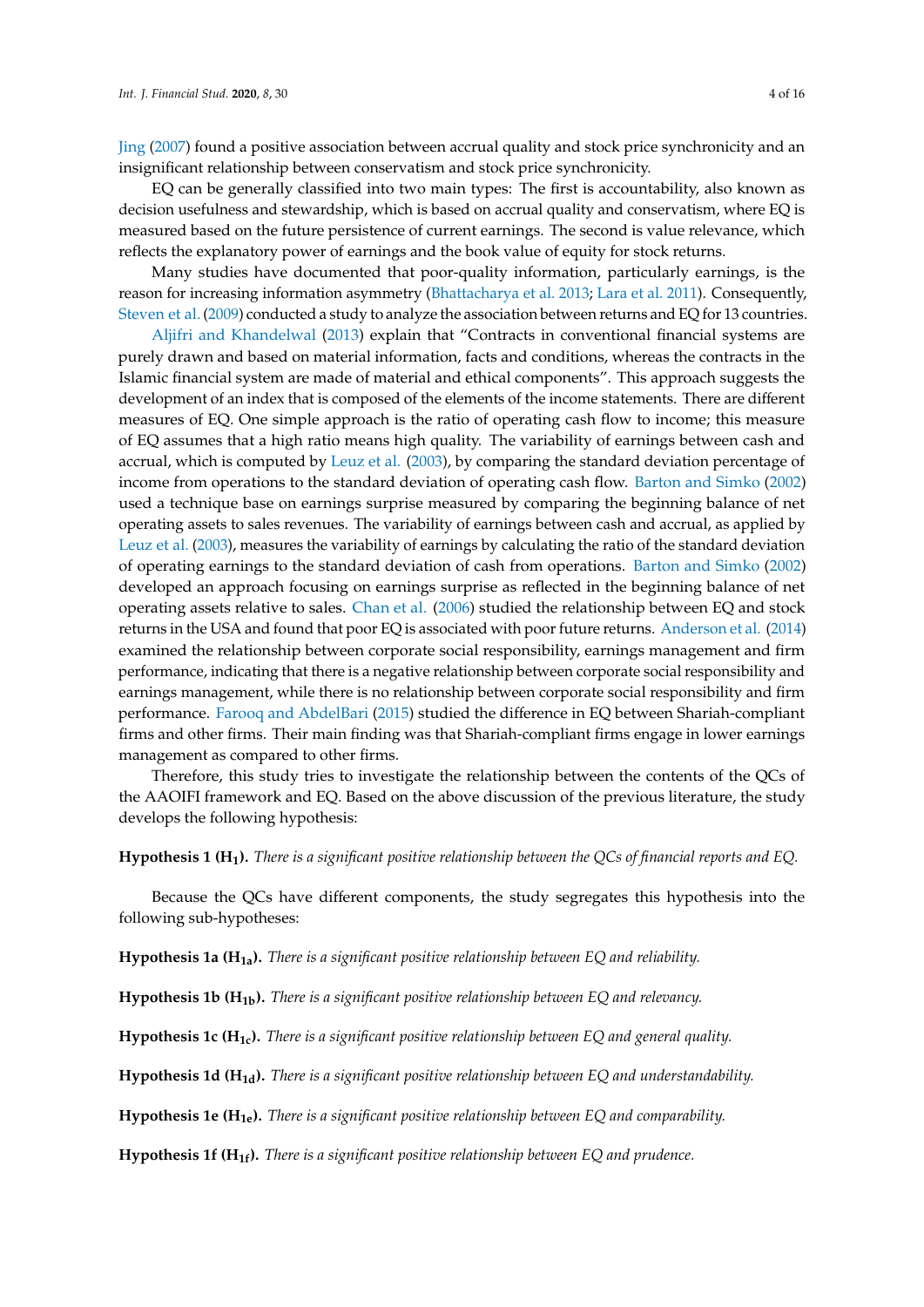#### *2.2. The Performance*

As financial reporting quality is expected to lead to better and more useful decisions, it may result in better financial performance. The performance of Islamic banks is necessary to assess the soundness and the safety of the banking system, maintain the public confidence in the banking system and identify the banks in financial distress. Olson and Zoubi (2011) applied some performance indicators based on profitability ratios in the Middle East and North Africa (MENA) banking sector and found that banks in developing countries are similarly efficient. Although MENA banks are relatively profit-efficient, investors face many difficulties when trying to make optimal decisions. Some studies indicated that investors are not fully satisfied with the profits reported by companies operating in the MENA region and they attribute that to the low quality of reported information (Bahrini 2017).

Bashir (2001) measured Islamic banking profitability through Non-Interest Margin (NIM), Earning before Tax (EBT), Return on Assets (ROA) and Return on Equity (ROE). His results show that Islamic Banks' profitability is positively related to equity and loans. All the previous measures did not explain the impact of reporting quality on performance. Uyen (2011) applied the CAMEL approach to assessing banking performance, which is composed of five variables (Capital, Assets, Management, Earnings and Liquidity) and helped avoid banks' failure and inefficiencies by anticipating any potential risks and taking preventive actions. In the literature, some researchers examined the impact of CAMEL's five components on banks' profitability using ROA and ROE as proxies of performance (Debnath 2017).

Many researchers have investigated the real benefits of the quality of financial reporting. For example, Lin et al. (2016) indicated that inadequate financial reporting might negatively influence business performance and decision-making. The basic measures of performance are the profitability indicators. Meanwhile, there is varying evidence supporting the association between a firm's profitability and its financial reporting quality. Raffournier (2006); Dedman et al. (2008); Fathi (2013); Uyar et al. (2013); Takhtaei et al. (2014) and Al-Asiry (2017) found a significant positive relationship between profitability and financial reporting quality. Dospinescu and Dospinescu (2019) noticed a positive relationship between the net profit margin and stockholder's equity but have a negative relationship with working capital. The firm's performance measures are extracted from the financial reports that need to be of high quality to be useful for investors. The measures of business performance are either absolute values in the form of net income or the form of different ratios when comparing profits to equity, assets or revenues. Bill et al. (2016) found a significant relationship between profit margins and peer quality. Other studies found a positive relationship between firms' growth opportunities and the quality of their earnings disclosure (Fathi 2013). On the other hand, some researchers who did not find a relationship—or only found an insignificant relationship—between EQ and business performance, such as Sadeghi and Zareie (2015) investigating the relationship between earnings management and the financial ratios of private companies listed on the Tehran Stock Exchange, Debnath (2017) analyzing the impact of business growth and efficiency on earnings management in India. In addition, Aggarwal et al. (2019) found a relationship between performance and quality of corporate governance in the form of board diversity, while Jang and Kim (2017) studied the influence of financial indicators on earnings management in the Korean ready-mix concrete industry. Meanwhile, Monday and Nancy (2016) and Ebrahimabadi and Asadi (2016) proved a negative relationship between profitability and disclosure quality. Therefore, this study formulates the following hypothesis:

**Hypothesis 2 (H2).** *There is a significant relationship between the profitability and EQ of GCC Islamic banks.*

#### **3. The Methodology**

#### *3.1. Data Collection and Analysis*

This study operationalizes and measures the financial reporting quality in the annual reports of 25 out of the 27 Islamic banks in the Gulf Council Countries (GCC) (93% of the total population) for 5 years (2014–2018), thereby using 125 annual reports. Two Islamic banks are excluded because they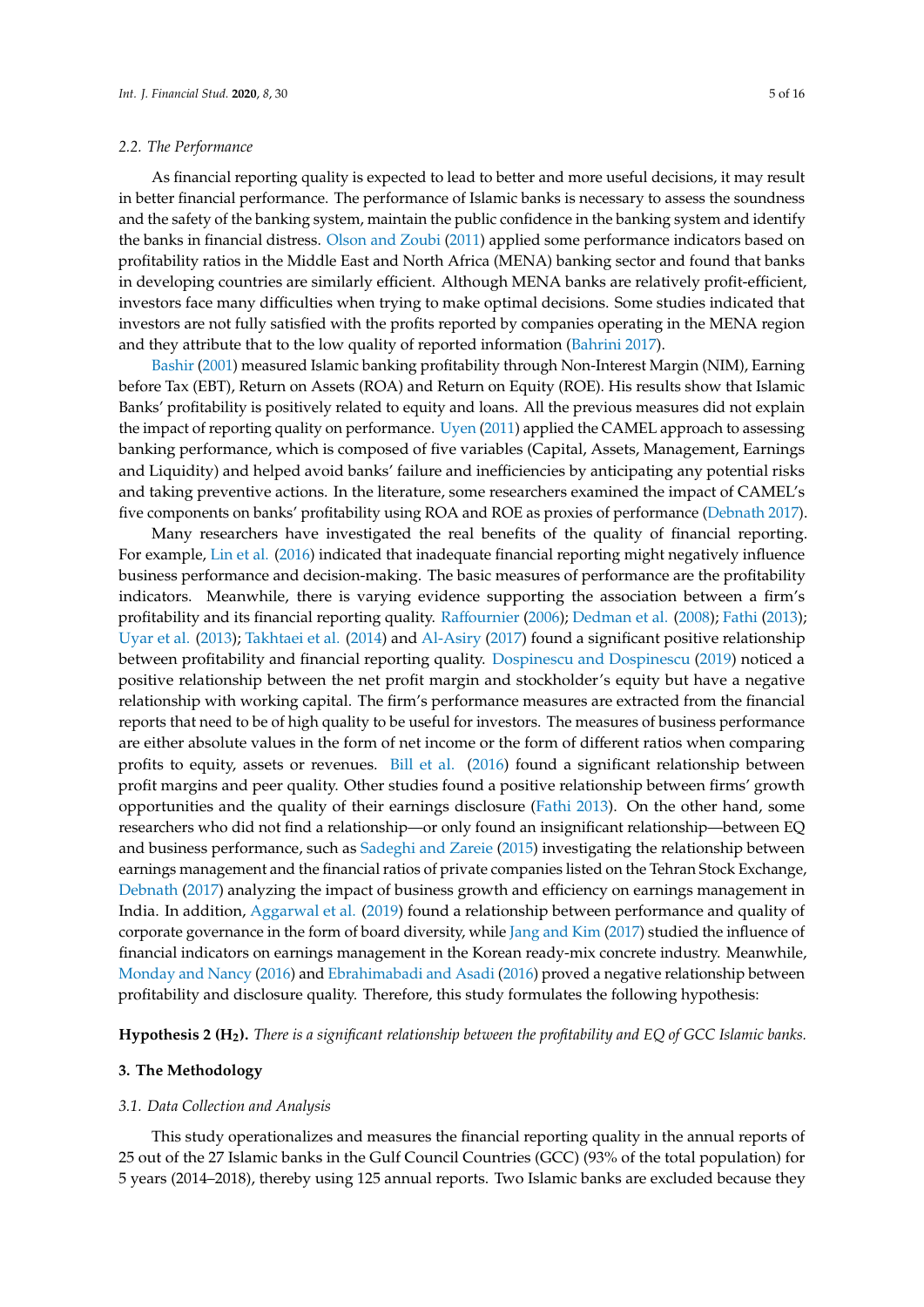do not have comprehensive reports on DataStream. Islamic banks in the GCC own more than 60% of the Islamic banks' assets and have been proven to have the highest growth rates and the highest efficiency as compared to their counterparts in other parts of the world, as reported by Bahrini (2017).

Financial reporting quality is measured on different bases in the literature (Pivac et al. 2017). Previous studies applied many measures, such as accrual models (Van Tendeloo and Vanstraelen 2005) or value relevance models (Barth et al. 2001; Nichols and Wahlen 2004) and research has also focused on certain contents in the annual report (Mbobo and Ekpo 2016), as well as methods for operationalizing QCs (Barth et al. 2008; Van Beest et al. 2009). Although many measurement techniques have been employed in the literature to assess the quality of financial reporting, this study is based on the operationalizing method of the QCs of accounting and financial information.

This study uses a quality index for annual reports, adopted from Braam and Beest (2013) with some modifications. These indices are selected because they are capable of comprehensively assessing the quality of financial and non-financial information in the annual reports while considering all aspects of decision usefulness, as interpreted in the Conceptual Framework for Financial Reporting of AAOIFI. The major task of the development of the disclosure index is built around the selection of the elements to include in the index (Marston and Shrives 1991).

The independent variable of the study is the overall quality score of accounting information, which is composed of the six elements of the QCs as prescribed by AAOIFI. The study measures the quality score on a three-layer base that starts from the sub-components of each element, then moves to the second layer of the main six elements and finally to the last layer of the overall quality score.

To measure each level of the score's layers, the study applies a manual content analysis to the annual reports. To control for biased interpretations, two research assistants provided individual second assessment scores for the QCs to determine the items' measurement scores. Krippendorff's alpha coefficient is used to guarantee the reliability of the scores.

The quality is operationalized by 25 measurement items for the following QCs: high general qualities (3 items, Q), relevance (4 items Rs), understandability (4 items, U), reliability (6 items, B), comparability (4 items, C) and prudence (3 items, P). All items use 5-point Likert-type scales. More details on the qualitative items are presented in Table 1.

Second, a sub-score is calculated for each QC of each annual report (sub-score= total score on the related items for each QC divided by the total number of items for each QC). Third, an aggregated score is calculated for the quality of each annual report (aggregated score = sum score of all related items of the QCs divided by 25).

The dependent variables: The study aims to investigate the relationship between the quality of financial reports, with EQ as the dependent variable. The study also considers a comprehensive concept of EQ that includes an absence of earnings management in addition to reliability and relevance and also considers the values and principles of Islamic banks to extend the meaning of EQ to cover issues involved in meeting certain standards (i.e., the level of compliance with Sharia law, ethics and societal needs).

The second dependent variable is profitability, which has common measures in the literature. This study selected two profitability measures: Return on Equity (ROE) = Net Income/Shareholders' Equity and Return on Assets (ROA) = Net Income/Total Assets. The selected measures were applied in previous studies such as Yao et al. (2018).

The study analyzes the collected data using the Neural Networks (NNW) because this system outperforms other approaches concerning one or more dependent variables where the form of the relationship between them is unknown (Du and Swamy 2006). Neural Networks provide a mechanism for modeling relationships between several inputs and one or more outputs; they act as a black box between the input and output. The study applies the most commonly used neural network architecture, which is the multilayer perceptron (MLP) neural network trained with a backpropagation rule.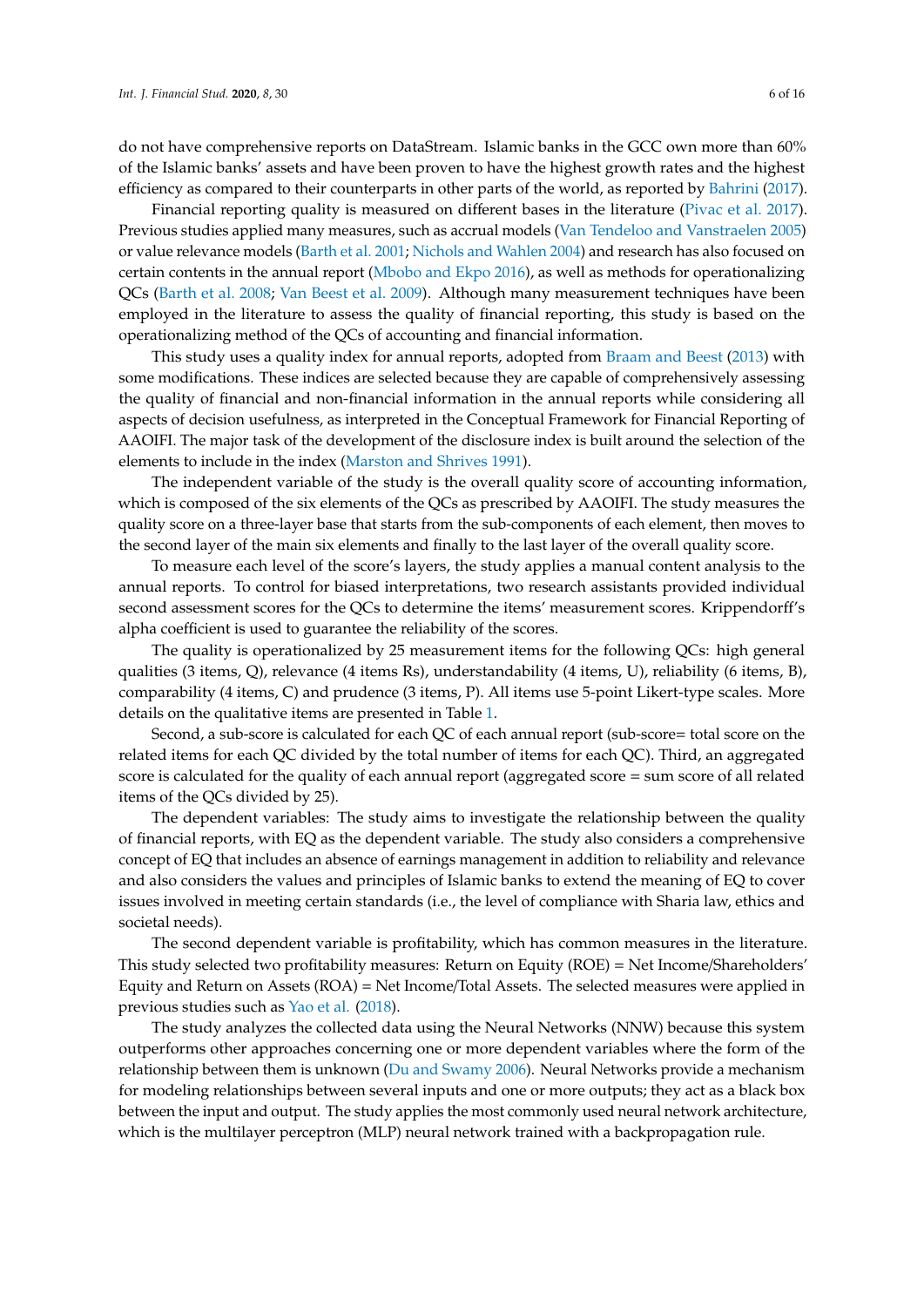| <b>Qualitative Category</b> | Definition                                                                                                                                                                                                                                                                                                                                                             | Criteria/Measures of the<br>Category                                                                                                                                                                                                                 |
|-----------------------------|------------------------------------------------------------------------------------------------------------------------------------------------------------------------------------------------------------------------------------------------------------------------------------------------------------------------------------------------------------------------|------------------------------------------------------------------------------------------------------------------------------------------------------------------------------------------------------------------------------------------------------|
| <b>General Quality (GQ)</b> | The conceptual framework develops<br>objectives and concepts that lead to<br>high-quality accounting standards and<br>financial accounting processes, which in<br>turn also lead to high-quality financial<br>reporting information that is useful for<br>making decisions.                                                                                            | Q1: True and Fair Value,<br>Q2: Decision Usefulness<br>Q3: Transparency                                                                                                                                                                              |
| Relevance (R)               | Relevance refers to the existence of a<br>close relationship between the financial<br>accounting information and the<br>objectives for which it was prepared.<br>The relevance of that information to one<br>or more decisions made by users is an<br>indicator of usefulness.                                                                                         | R1: Predictive Value<br>R2: Feedback Value<br>R3: Timeliness<br>R4: Frequency and Length                                                                                                                                                             |
| Understandability (U)       | Understandability is the ability to know<br>the comprehensive meaning of<br>information. It is enhanced through<br>proper classification as well as concise<br>and clear presentation. It depends on<br>the contents of financial statements and<br>the presentation style as well as the<br>background and abilities of users.                                        | U1: Classification that is<br>meaningful to users<br>U2: Well-organized juxtaposition<br>of data<br>U3: Clear and sufficient notes<br>U4: Presentations of net figures<br>that users need                                                            |
| <b>Reliability (RL)</b>     | Reliability is the characteristic that<br>allows users to confidently depend on<br>information. Reliability means that the<br>method selected to measure and/or<br>disclose its effects produces information<br>that reflects the substance of the event.<br>As per Sharia principles, estimates and<br>judgments in applying accounting<br>methods are not preferred. | B1: Representational Faithfulness<br><b>B2: Neutrality</b><br>B3: Substance and Form<br><b>B4</b> : Completeness<br>B5: Verifiability<br><b>B6: Consistency</b>                                                                                      |
| Comparability (C)           | Comparability allows users to identify<br>similarities and differences among<br>institutions and over a time horizon.                                                                                                                                                                                                                                                  | C1: Comparison of the current<br>with previous financial periods<br>C2: Comparison with other banks<br>or industries<br>C3: Analysis and explanation of<br>the implications of changes<br>C4: Presentation of ratios, index<br>scores, or benchmarks |
| Prudence (P)                | Prudence is needed under uncertainty<br>to reflect the inclusion of a degree of<br>caution in the exercise of the judgments<br>needed in making the estimates, such<br>that assets or income are not overstated<br>and liabilities or expenses are<br>not understated.                                                                                                 | P1: Present reasonable<br>information about uncertainties<br>P2: Indicate bases of judgment<br>P3: No hidden reserves or more<br>provisions                                                                                                          |

**Table 1.** Operationalization of the Qualitative Characteristics (QCs).

Source: Operationalized by the author based on the Accounting and Auditing Organization of Islamic Financial Institutions (AAOIF framework.

# *3.2. Qualitative Characteristics of Accounting Information*

The QCs of accounting information refer to the qualities of useful accounting information and the basic principles used to assess its quality. The definition of these qualities should assist the bodies responsible for setting the accounting standards, as well as accountants who prepare financial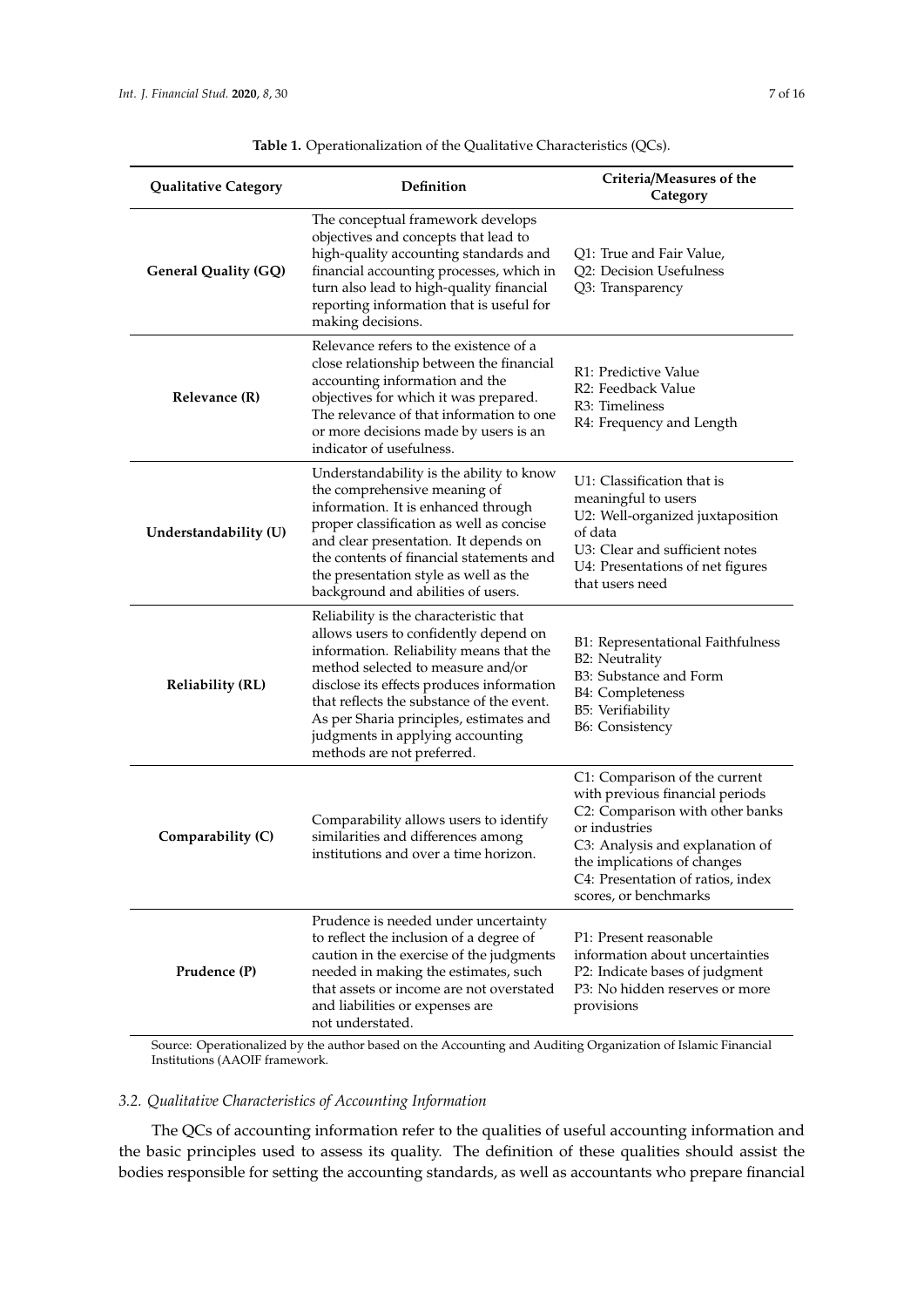statements to evaluate the financial information produced by alternative accounting methods and in differentiating between necessary and unnecessary disclosures. Mbobo and Ekpo (2016) and Yurisandi and Puspitasari (2015) also stress the importance of QCs for assessing the information quality provided by financial reports. Table 1 explains the meanings and measures of QCs.

To test the hypotheses, the study analyzes the relationships between the six qualitative characteristics of accounting information and EQ on the one hand and between EQ and Islamic banking performance (ROA and ROE) on the other hand. The model that explains this relationship is presented in Figure 1 below.



**Figure 1.** Research Model. Source: Developed by the author using the Neural Network System.

#### **4. Results and Analysis**

( $\mathbb{R}^2$ ) and the adjusted  $\mathbb{R}^2$ . Deltuvaite (2010) stated that an R-square of 10% is generally accepted for To measure the goodness of fit of the data, the study computed the coefficient of determination studies in the field of arts, humanities and social sciences. Therefore, an  $R^2$  of 0.10 or more for EQ, ROA and ROE is considered acceptable and indicates the goodness of the research model, as presented in Table 2.

| Table 2. $\mathbb{R}^2$ . |                |                         |  |  |  |
|---------------------------|----------------|-------------------------|--|--|--|
|                           | $\mathbb{R}^2$ | Adjusted $\mathbb{R}^2$ |  |  |  |
| Earnings Quality          | 0.4982         | 0.4727                  |  |  |  |
| Return on Assets          | 0.1470         | 0.1400                  |  |  |  |
| Return on Equity          | 0.1849         | 0.1783                  |  |  |  |

| Source: Computed by the author (NNW). |  |  |
|---------------------------------------|--|--|
|                                       |  |  |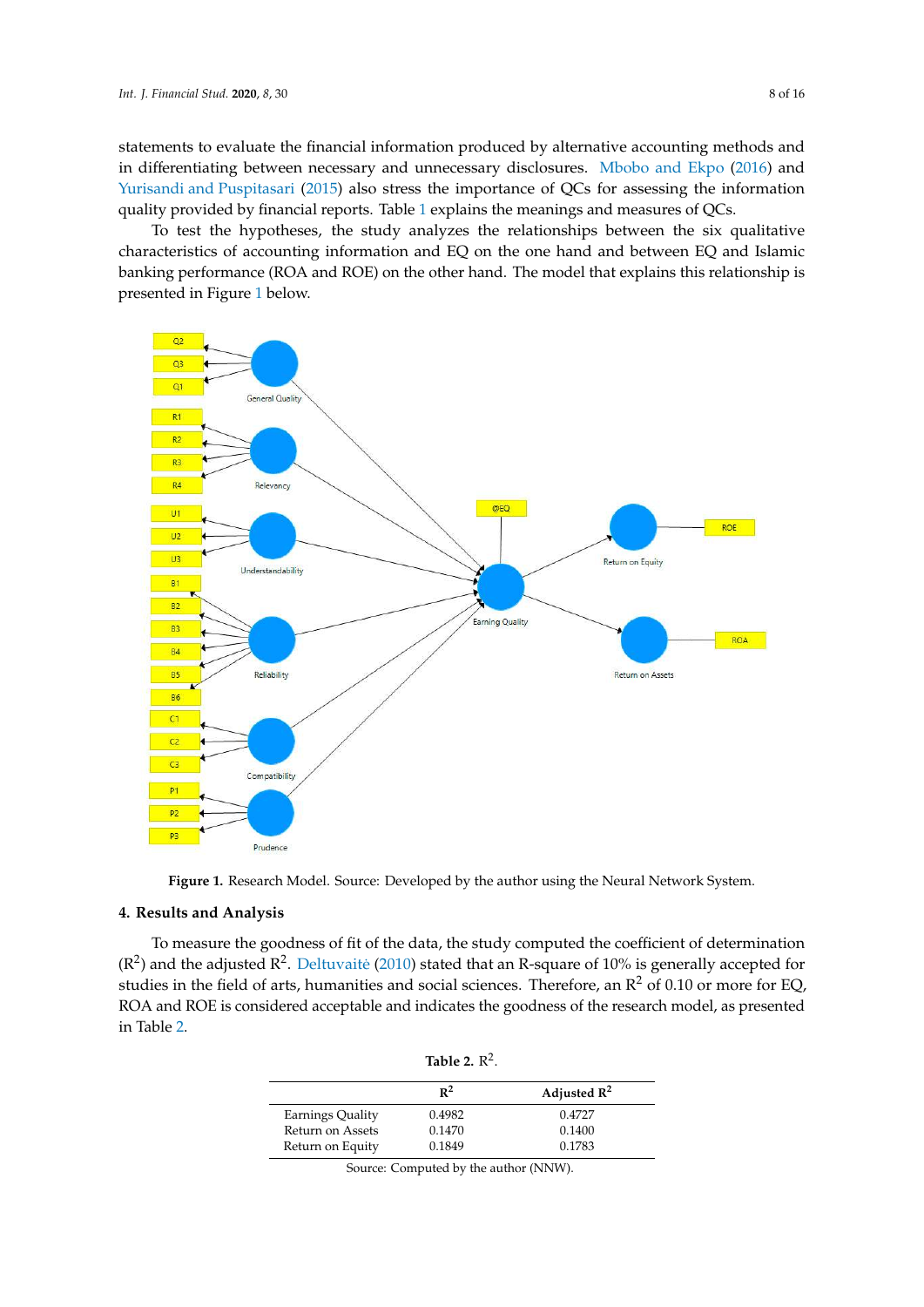The assessment of discriminant validity is the extent to which the constructs are empirically different from one another. It was developed by Henseler et al. (2015) and is useful in research that involves latent variables along with the use of many indicators to represent construct. This study measures discriminant validity through both the Fornell-Larcker method and the Heterotrait-Monotrait (HTMT) ratio of correlations method. This is to ensure that the latent constructs used for measuring the causal relationships are different and are not measuring the same thing, which would lead to the issue of multi-collinearity. Nine latent constructs (comparability, general quality, prudence, relevancy, reliability, understandability, EQ, return on assets and return on equity) have been measured by this study and each one includes sub-layers that measure it. The Neural Network is used to compare and analyze both methods of discriminant validity. Table 3 below highlights the reliability and validity results of the study. The output from the analysis of the composite reliability and the average variance extracted (AVE) are summarized in Table 3.

|                   | Cronbach's Alpha | Rho A  | Composite<br>Reliability | Average Variance<br><b>Extracted (AVE)</b> |
|-------------------|------------------|--------|--------------------------|--------------------------------------------|
| Comparability     | 0.6844           | 0.7337 | 0.8121                   | 0.5944                                     |
| General Quality   | 0.7335           | 0.7560 | 0.8476                   | 0.6500                                     |
| Prudence          | 0.7402           | 0.7560 | 0.8496                   | 0.6535                                     |
| Relevancy         | 0.8257           | 0.8500 | 0.8839                   | 0.6571                                     |
| Reliability       | 0.8450           | 0.8567 | 0.8844                   | 0.5620                                     |
| Understandability | 0.7232           | 0.7343 | 0.8422                   | 0.6402                                     |

**Table 3.** Construct Reliability and Validity.

Source: Computed by the author (NNW).

Cronbach's alpha is the most common measurement for internal consistency and composite reliability. It measures the reliability based on the interrelationship of the observed items' variables. The internal consistency among the variables is achieved and acceptable once the values of Cronbach's alpha reach 0.70. The first column of Cronbach's alpha in Table 3 proves that all QCs are acceptable because their scores are above 0.7 except comparability (0.68), which lies marginally below the acceptable target.

The composite reliability of each item is measured by the cross-loadings presented in column 3 of Table 3. The values of composite reliability are high on their respective constructs, which means that each factor loading is greater than the cut-off value of 0.70. It is an indicator that the reliability of each variable is good, reinforcing to the allocation for each item on the specified latent construct. To prove differences among the different the QCs, the study compares the square root of each AVE. The findings show that their values are within 0.56 and 0.65, which indicates very small differences. It is an acceptable validity score, as column 4 of Table 3 above shows that all the AVE values are above 0.50.

The Fornell-Larcker method computes the correlation coefficients of the latent constructs, as shown in Table 4. When comparing the results from Tables 3 and 4, it becomes clear that that the square root of each construct's AVE is greater than the correlations with other latent constructs. Therefore, discriminant validity can be accepted for this measurement model and this supports the discriminant validity between the constructs.

Analyzing the results of the Heterotrait-Monotrait Ratio (HTMT) in Table 5, only one value indicates a discriminant validity problem according to the HTMT (0.85) criterion. This implies that the HTMT criterion is detecting a collinearity problem among the latent constructs (multi-collinearity) between general quality and relevancy (0.88). This means that general quality and relevancy are measuring the same thing or that both constructs overlap.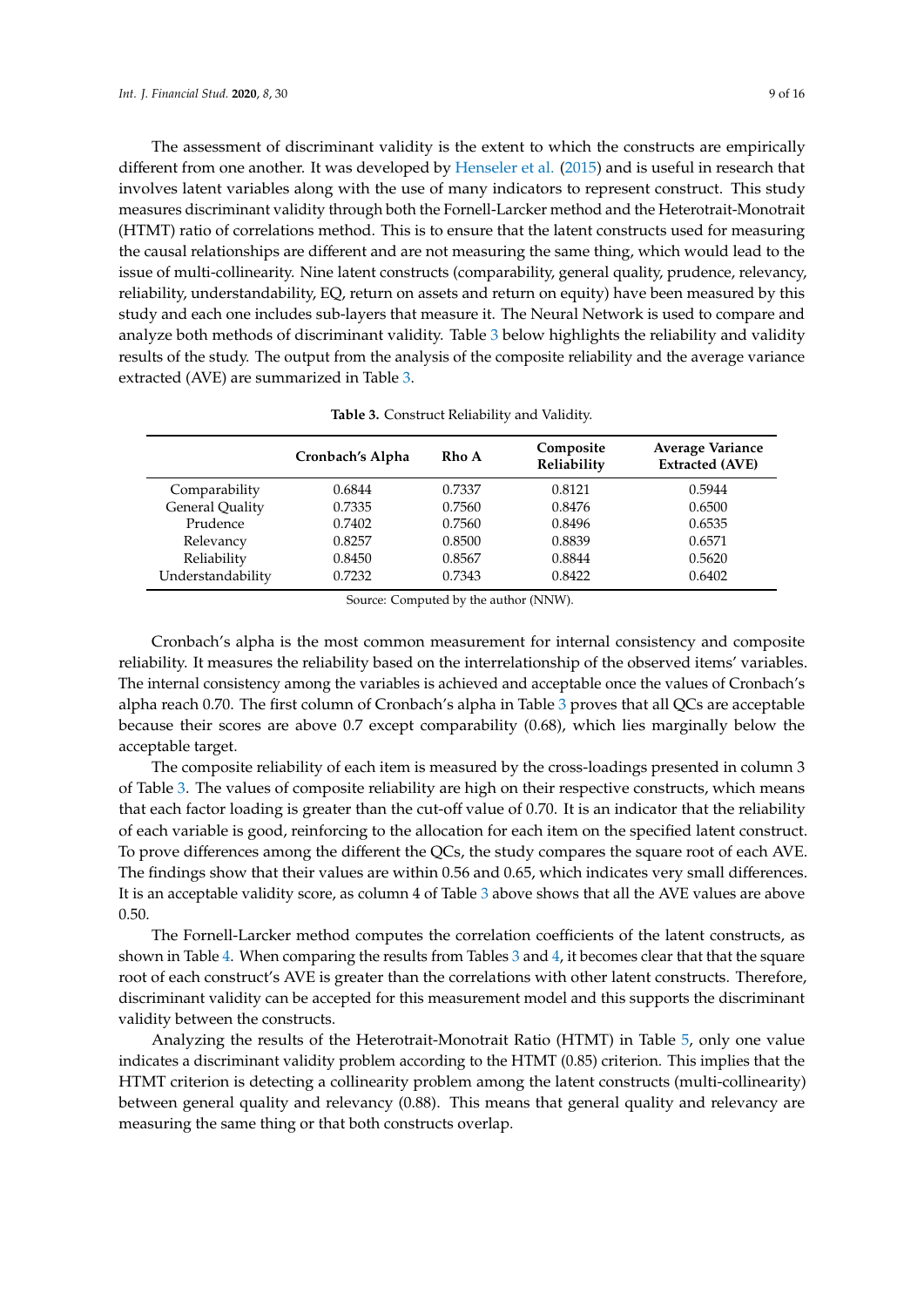|                        | Comparability | Earnings<br>Ouality | General<br>Ouality | Prudence | Relevancy | Reliability | Understandability |
|------------------------|---------------|---------------------|--------------------|----------|-----------|-------------|-------------------|
| Compatibility          | 0.7710        |                     |                    |          |           |             |                   |
| <b>General Quality</b> | 0.3736        | 0.5577              | 0.8063             |          |           |             |                   |
| Prudence               | 0.6078        | 0.50067             | 0.4304             | 0.8084   |           |             |                   |
| Relevancy              | 0.3220        | 0.5481              | 0.6812             | 0.4699   | 0.8106    |             |                   |
| Reliability            | 0.4013        | 0.4965              | 0.4880             | 0.4835   | 0.3795    | 0.7497      |                   |
| Understandability      | 0.0062        | 0.2731              | 0.3517             | 0.2367   | 0.287     | 0.1913      | 0.8001            |

**Table 4.** Fornell-Larcker Criterion.

Source: Computed by the author (NNW).

**Table 5.** Heterotrait-Monotrait Ratio (HTMT).

|                   | Compatibility | Earnings<br>Ouality | General<br>Ouality | Prudence | Relevancy | Reliability | Understandability |
|-------------------|---------------|---------------------|--------------------|----------|-----------|-------------|-------------------|
| Compatibility     |               |                     |                    |          |           |             |                   |
| General Quality   | 0.5432        | 0.6310              |                    |          |           |             |                   |
| Prudence          | 0.8399        | 0.5625              | 0.5719             |          |           |             |                   |
| Relevancy         | 0.4226        | 0.5916              | 0.8829             | 0.5952   |           |             |                   |
| Reliability       | 0.4886        | 0.5193              | 0.5982             | 0.6106   | 0.4501    |             |                   |
| Understandability | 0.1084        | 0.3138              | 0.4797             | 0.3181   | 0.3914    | 0.2457      |                   |

Source: Computed by the author (NNW).

#### *Assessing the Measurement Model Fit*

Table 6 presents the analysis of the model fit by assessing several indices to ascertain the degree of the model fit. As indicated in Table 6, five indices (SRMR, d-ULS, d-G, chi-square and NFI) are applied to assess the fitness of the model. The Standardized Root Mean Square Residual (SRMR) is based on transforming both the sample covariance matrix and the predicted covariance matrix into correlation matrices. In both, the value of SRMR is 0.10 or less, which proves that the model is acceptable and has a good fit. As defined by Dijkstra and Henseler et al. (2015), d\_ULS (the squared Euclidean distance) and d-G (the geodesic distance) represent two different ways to compute this discrepancy. The model fits well as the difference between the saturated and estimated models is very small. The Normed Fit Index (NFI) also proved to some extent that the model is fit because it has a value above 0.50. The chi-square is large because of the model size, which also proves the high fitness of the model.

| Table 6. Model Fit. |                        |                        |  |  |  |  |
|---------------------|------------------------|------------------------|--|--|--|--|
| <b>Fit Summary</b>  | <b>Saturated Model</b> | <b>Estimated Model</b> |  |  |  |  |
| <b>SRMR</b>         | 0.0841                 | 0.1034                 |  |  |  |  |
| d ULS               | 2.2982                 | 3.4713                 |  |  |  |  |
| d G                 | 0.9547                 | 1.1835                 |  |  |  |  |
| Chi-Square          | 638.7540               | 748.1588               |  |  |  |  |
| NFI                 | 0.6249                 | 0.5606                 |  |  |  |  |

The examination of the individual model paths shows a significant relationship between EQ and most of the QCs of financial information. Only the quality of understandability is not significantly related to EQ because the *p*-value is 0.95, which is above 0.05, and the t-statistic is 0.06, which is very low. Therefore, the first hypothesis is accepted because there is a positive relationship between EQ on the one hand and relevancy, reliability, prudence and general quality on the other hand. This supports the acceptance of hypotheses  $H_{1a}$ ,  $H_{1b}$ ,  $H_{1c}$  and  $H_{1f}$ , but hypotheses  $H_{1d}$  and  $H_{1e}$  must be rejected as there is no significant relationship between EQ and understandability and there is a significant negative relationship between EQ and comparability. The low scores of the sub-components of the understandability (U1 = 10.5, U2 = 7.4, and U3 = 9.3) is the main reason for a non-supporting relationship with EQ.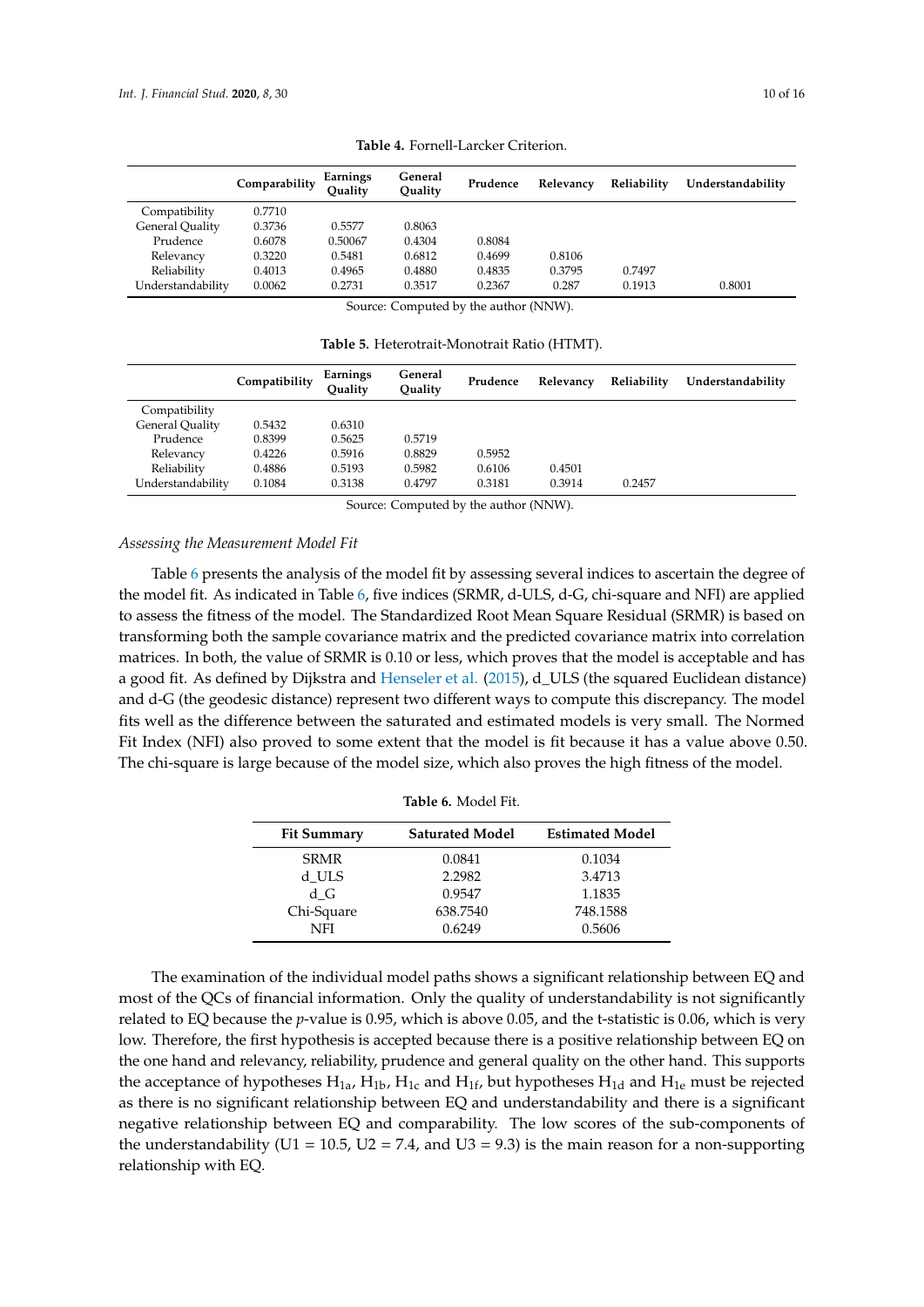The results of Table 7 provide support for a significant positive relationship between EQ and banking performance because there is a positive significant relationship between EQ and ROA on the one hand and EQ and ROE on the other hand (*p*-value = 0.00). This result fully supports the second hypothesis (H2: There is a significant relationship between the profitability and earnings quality of GCC Islamic banks). The findings of this study are consistent with Ahmed and Duellman (2011), who found the quality of financial reporting has a positive effect on the overall higher performance of the company.

|                                       | Sample<br>Mean (M) | Standard<br><b>Deviation</b><br>(STDEV) | <b>T</b> Statistics<br>( O/STDEV ) | <i>p</i> -Value | Decision      |
|---------------------------------------|--------------------|-----------------------------------------|------------------------------------|-----------------|---------------|
| Comparability -> Earnings Quality     | $-0.2292$          | 0.0965                                  | 2.9774                             | 0.0029          | Supported     |
| Earnings Quality -> Return on Assets  | 0.3858             | 0.0527                                  | 7.2714                             | 0.0039          | Supported     |
| Earnings Quality -> Return on Equity  | 0.4305             | 0.0749                                  | 5.7376                             | 0.0017          | Supported     |
| General Quality -> Earnings Quality   | 0.2359             | 0.1124                                  | 2.2551                             | 0.0242          | Supported     |
| Prudence -> Earnings Quality          | 0.3176             | 0.0909                                  | 3.8721                             | 0.0001          | Supported     |
| Relevancy -> Earnings Quality         | 0.2214             | 0.1099                                  | 1.9439                             | 0.0419          | Supported     |
| Reliability -> Earnings Quality       | 0.2369             | 0.0820                                  | 2.8975                             | 0.0038          | Supported     |
| Understandability -> Earnings Quality | 0.0158             | 0.0703                                  | 0.0625                             | 0.9502          | Not Supported |

**Table 7.** Hypotheses Testing.

Figure 2 shows the model components and their relationships. This model explains how EQ is explained by the QCs of accounting information. The statistical cut-off point is the score of 1.96. Out of the six quality variables, understandability is only 0.062, which is far below 1.96 in supporting EQ, while the majority of the QCs variables are above 1.96 and support the value of EQ. The relevancy score is 1.94, which falls close to 1.96 and this explains that it is a marginally supportive variable.



**Figure 2.** Research Model with Hypotheses Testing. Source: Developed by the author based on software results.

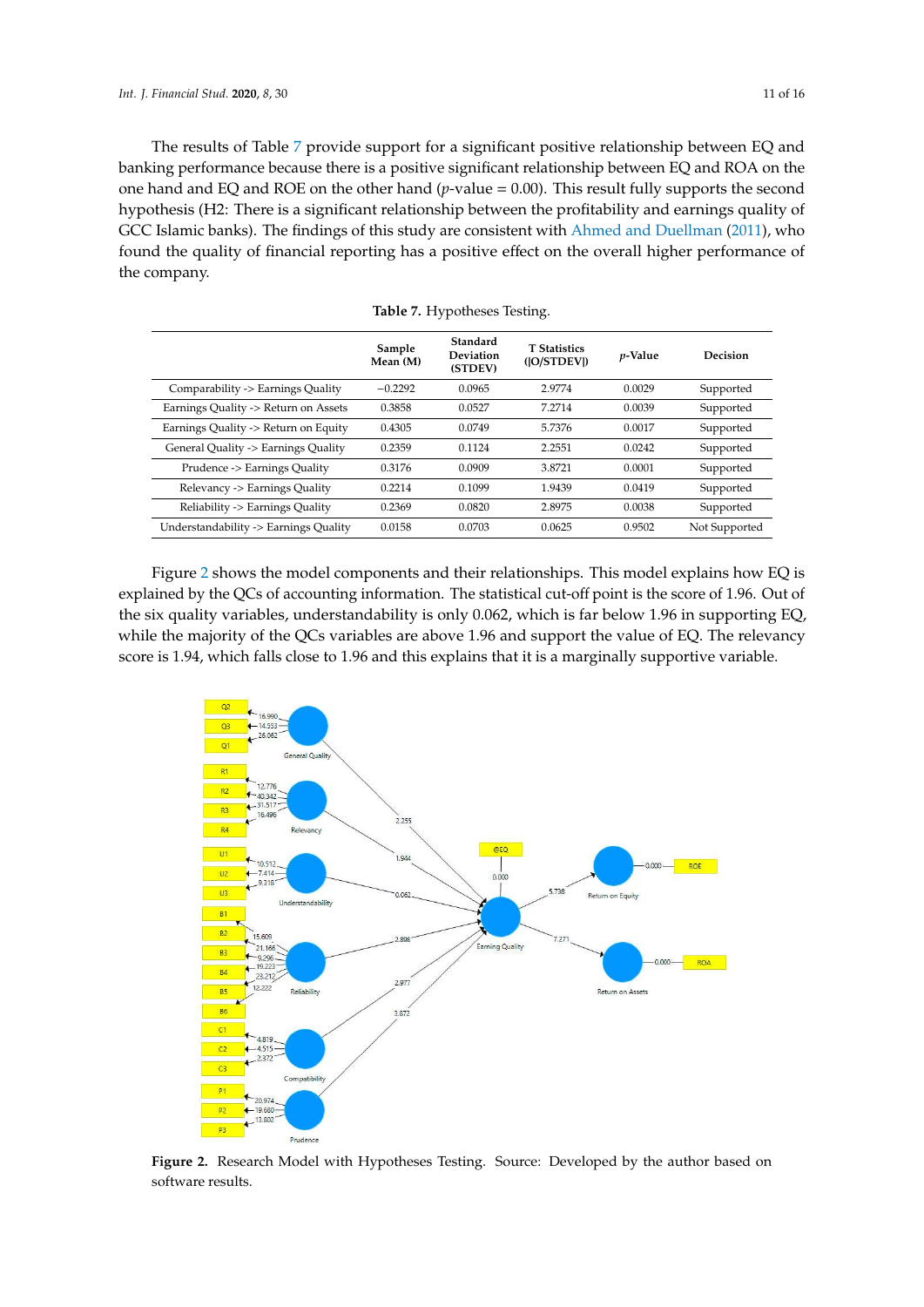

and comparability. Therefore, the study rejects hypothesis H<sub>1d</sub> as there is no significant relationship between EQ and understandability and  $H_{1e}$  because there is a significant negative relationship between EQ and comparability.



**Figure 3.** Research Model with Outer Loads and Beta. Source: Developed by the author based on software results.

## **5. Conclusions**

The rapid growth in Islamic Banking has generated an increased interest in understanding the quality of their reports and their impact on earnings quality and performance. All previous studies concentrate on comparison with conventional banks at different levels. The stated objective of the study is the measurement of qualitative characteristics of accounting information and explain its impact on earnings quality and profitability of Islamic banks in the GCC. To achieve stated objectives and test the hypotheses, the study collects data from the annual reports of 25 out of 27 Islamic banks in the GCC over five years (20 quarters), we applied the Neural Network System to analyze the data and test two main hypotheses, whereby the first one was composed of six sub-hypotheses. Out of the total of seven hypotheses, only two were rejected. It is the first study that operationalizes and measures the QCs of accounting information as stated by the AAOIFI of Islamic Banks in the GCC. The six QCs have been operationalized into twenty-two sub-components based on AAOIFI conceptual framework that ends up with a quality index. Further, it investigates the relationship between the QC index and EQ, as well as banking profitability. The study finds a positive relationship between EQ on the one hand and relevancy, reliability, prudence and general quality on the other hand. Furthermore, no significant relationship between EQ and understandability was found, while there is a negative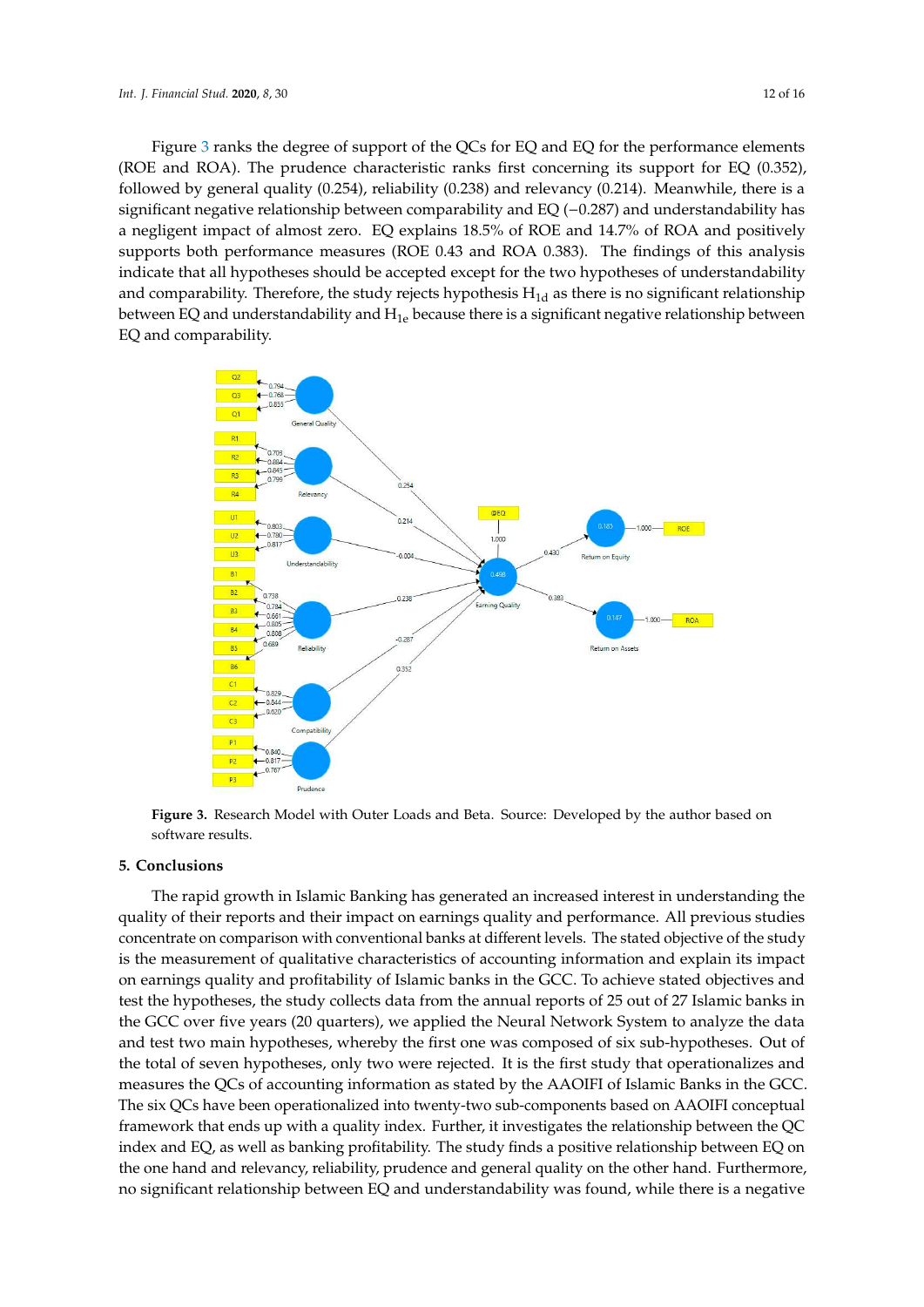significant relationship between EQ and comparability. To achieve the second objective, the study finds that there is a positive significant relationship between EQ and ROA on one hand and EQ and ROE on the other hand.

The study contributes to the literature and practice of Islamic banks. It also adds to the body of knowledge and helps managers and investors to recognize the QCs and their impact on decisions and profitability. The study recommends further studies to investigate whether findings apply to Islamic banks in countries outside the GCC. One of the limitations is only covering Islamic banks in a limited geographical area and evaluating performance on only two indicators. Therefore, the study recommends including all the CAMEL variables as performance measures.

**Funding:** This research received no external funding.

**Acknowledgments:** The author thanks Anshuman Sharma for his kind support in data validation and analysis. **Conflicts of Interest:** The author declares that there is no conflict of interest.

## **References**

- AAOIFI. 2017. *Financial Accounting Standards*. Manama: Accounting and Auditing Organization for Islamic Financial Institutions.
- Abdul Majid, Nurul Huda, and Abdul Ghafar Ismail. 2008. *Determinants of Disclosure Quality in Islamic Banks*. Working Paper, Islamic Economics and Finance No. 0803. Bangi: University Kebangsaan Malaysia, pp. 1–14.
- Aggarwal, Raj, Varun Jindal, and Rama Seth. 2019. Board diversity and firm performance: The role of business group affiliation. *International Business Review* 28: 101600. [CrossRef]
- Ahmed, Ibrahim Elsiddig. 2012. The Contents of Social Disclosure: A Survey of the UAE Islamic Banks' Repots. *Khartoum University Journal of Management Studies KUJMS* 5: 99–121.
- Ahmed, Anwer S., and Scott Duellman. 2011. Evidence on the role of accounting conservatism in monitoring managers' investment decisions. *Accounting and Finance* 51: 6090–33. [CrossRef]
- Akhtar, Muhammad Farhan, Khizer Ali, and Shama Sadaqat. 2011. Factors Influencing the Profitability of Islamic Banks of Pakistan. *International Research Journal of Finance and Economics* 66: 125–32.
- Al-Asiry, Majedh. 2017. Determinants of Quality of Corporate Voluntary Disclosure in Emerging Countries: A Cross National Study. Ph.D. dissertation, University of Southampton, Southampton, UK, pp. 1–215.
- Alfraih, Mishari M., and Abdullah M. Almutawa. 2014. Firm-Specific Characteristics and Corporate Financial Disclosure: Evidence from an Emerging Market. *International Journal of Accounting and Taxation* 2: 55–78. [CrossRef]
- Aljifri, Khaled, and Sunil Kumar Khandelwal. 2013. Financial Contracts in Conventional and Islamic Financial Institutions: An Agency Theory Perspective. *Review of Business & Finance Studies* 4: 79–88.
- Allegret, Jean-Pierre, Hélène Raymond, and Houda Rharrabti. 2016. The Impact of the Eurozone Crisis on European Banks Stocks, Contagion or Interdependence. *European Research Studies Journal* 19: 129–47. [CrossRef]
- Anderson, Mark C., Soonchul Hyun, and Hussein A. 2014. Corporate Social Responsibility, Earnings Management, and Firm Performance: Evidence from Panel VAR Estimation. Available online: https://papers.ssrn.com/ sol3/papers.cfm?abstract\_id=2379826 (accessed on 11 May 2020).
- Asegdew, Kirubel. 2016. Determinants of Financial Reporting Quality: Evidence from Large Manufacturing Share Companies of Addis Ababa. Master's dissertation, Department of Accounting and Finance, College of Business and Economics, Addis Ababa University-Ethiopia, Addis Ababa, Ethiopia.
- Bahrini, Raéf. 2017. Efficiency Analysis of Islamic Banks in the Middle East and North Africa Region: A Bootstrap DEA Approach. *International Journal of Financial Studies* 5: 7. [CrossRef]
- Barth, Mary E., William H. Beaver, and Wayne R. Landsman. 2001. The Relevance of the Value Relevance Literature for Financial Accounting Standard Setting: Another View. *Journal of Accounting and Economics* 31: 77–104. [CrossRef]
- Barth, Mary E., Wayne R. Landsman, and Mark H. Lang. 2008. International Accounting Standards and Accounting Quality. *Journal of Accounting Research* 46: 467–98. [CrossRef]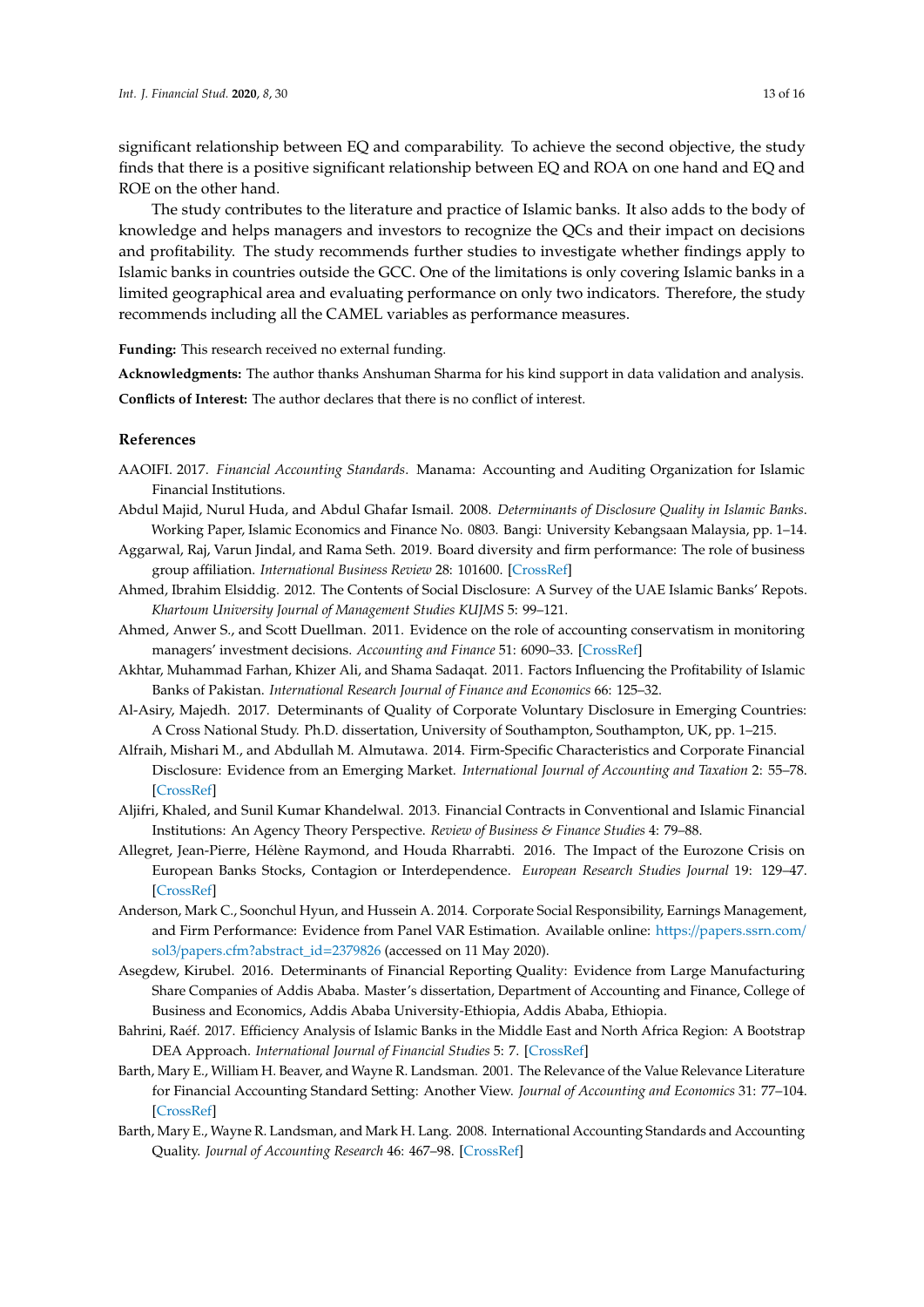- Barton, Jan, and Paul J. Simko. 2002. The balance sheet as an earnings management constraint. *The Accounting Review* 77: 1–27. [CrossRef]
- Bashir, Abdel-Hameed M. 2001. Assessing the performance of Islamic Banks: Some evidence from the Middle East. *Islamic Economic Studies* 11: 31–60.
- Bhattacharya, Nilabhra, Hemang Desai, and Kumar Venkataraman. 2013. Does Earnings Quality Affect Information Asymmetry? Evidence from Trading Costs. *Contemporary Accounting Research* 30: 482–516. [CrossRef]
- Bill, Francis, Iftekhar Hassan, Sureshbabu Many, and Ye Pengfei. 2016. Relative Peer Quality and Firm Performance. *Economics* 122: 196–219.
- Braam, Geert, and Ferdy Van Beest. 2013. *Conceptually-Based Financial Reporting Quality Assessment: An Empirical Analysis on Quality Di*ff*erences between UK Annual Reports and US 10-K Reports*. NiCE Working Paper. Nijmegen: Institute for Management Research, Radboud University Nijmegen, pp. 1–34.
- Chakroun, Raïda, and Khaled Hussainey. 2014. Disclosure Quality in Tunisian Annual Reports. *Corporate Ownership and Control* 11: 58–80. [CrossRef]
- Chan, Konan, Louis K. C. Chan, Narasimhan Jegadeesh, and Josef Lakonishok. 2006. Earnings Quality and Stock Returns. *Journal of Business* 79: 1041–82. [CrossRef]
- Debnath, Pranesh. 2017. Assaying the Impact of Firm's Growth and Performance on Earnings Management: An Empirical Observation of Indian Economy. *International Journal of Research in Business Studies and Management*  $4.30 - 40$
- Dedman, Elisabeth, Stephen W. J. Lin, Arun J. Prakash, and Chun Hao Chang. 2008. Voluntary disclosure and its impact on share prices: Evidence from the UK biotechnology sector. *Journal of Accounting and Public Policy* 27: 195–216. [CrossRef]
- Deltuvaitė, Vilma. 2010. The concentration Stability Relationship in the Banking System: An Empirical Study. *Economics and Management* 15: 900–9.
- Dijkstra, Theo K., and Jörg Henseler. 2015. Consistent Partial Least Squares Path Modeling. *MIS Quarterly* 39: 297–316. [CrossRef]
- Dospinescu, Nicoleta, and Octavian Dospinescu. 2019. A Profitability Regression Model in Financial Communication of Romanian Stock Exchange's Companies. *EcoForum* 8.
- Dospinescu, Octavian, Bogdan Anastasiei, and Nicoleta Dospinescu. 2019. Key Factors Determining the Expected Benefit of Customers When Using Bank Cards: An Analysis on Millennials and Generation Z in Romania. *Symmetry* 11: 1449. [CrossRef]
- Du, Ke-Lin, and Madisetti NS Swamy. 2006. *Neural Networks in a Soft Computing Framework*. London: Springer.
- Duha, M. Abu Jledan. 2016. Earnings Management Behavior of Islamic Banks and Conventional Banks: Evidence from Jordan and Gulf Banks. Available online: https://www.academia.edu/23095375/ (accessed on 11 May 2020).
- Ebrahimabadi, Ziba, and Abdorreza Asadi. 2016. The Study of Relationship between Corporate Characteristics and Voluntary Disclosure in Tehran Stock Exchange. *International Business Management* 10: 1170–76.
- El Moussawi, Chawki, and Hassan Obeid. 2010. Evaluating the Productive Efficiency of Islamic Banking in GCC: A Non-Parametric Approach. *International Research Journal of Finance and Economics* 53: 178–90.
- Farooq, Omar, and Allaa AbdelBari. 2015. Earnings management behavior of Shariah-compliant firms and non-Shariah compliant firms: Evidence from the MENA region. *Journal of Islamic Accounting and Business Research* 6: 173–88. [CrossRef]
- Fathi, Jouini. 2013. The Determinants of the Quality of Financial Information Disclosed by French Listed Companies. *Mediterranean Journal of Social Sciences* 4: 319–36. [CrossRef]
- Haji, Abdifatah Ahmed, and Nazli Anum Mohd Ghazali. 2013. The Quality and Determinants of Voluntary Disclosures in Annual Reports of Shari'ah Compliant Companies in Malaysia. *Humanomics* 29: 24–42. [CrossRef]
- Henseler, Jörg, Christian M. Ringle, and Marko Sarstedt. 2015. A new criterion for assessing discriminant validity in variance-based structural equation modeling. *Journal of the Academy of Marketing Science* 43: 115–35. [CrossRef]
- Jaballah, Emna, Wided Yousfi, and Z. M. Ali. 2014. Quality of financial reports: Evidence from the Tunisian firms. *Journal of Business Management and Economics* 5: 30–38.
- Jang, Geun Bae, and Weon-Jae Kim. 2017. Effects of Key Financial Indicators on Earnings Management in Korea's Ready Mixed Concrete Industry. *Journal of Applied Business Research* 33: 329–42. [CrossRef]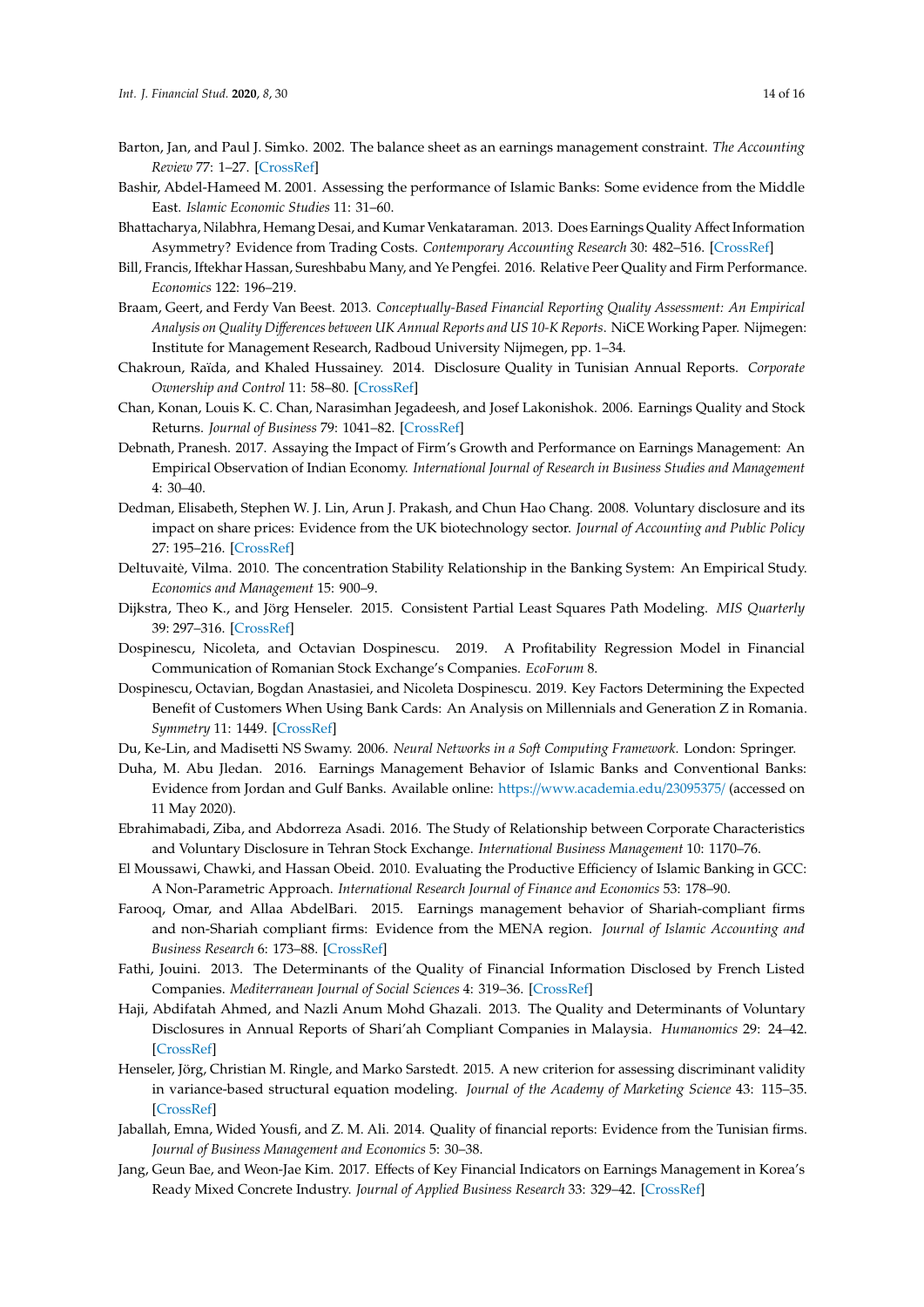- Jing, Zhou. 2007. Earnings Quality, Analyst, Institutional Investor and Stock Price Synchronicity. Ph.D. dissertation, Hong Kong Polytechnic University, Hong Kong, China.
- Kuznetsova, Yelena Vyacheslavovna, Irina Nikolayevna Bogataya, Natalya Nikolayevna Khakhonova, and Svyatoslav Pavlovich Katerinin. 2017. Methodology of Building up the Accounting and Analytical Management Support for Organizations in Russia. *European Research Studies Journal* 20: 257–66. [CrossRef]
- Lara, Juan Manuel García, Beatriz García Osma, and Fernando Penalva. 2011. Conditional conservatism and cost of capital. *Review of Accounting Studies* 16: 247–71. [CrossRef]
- Leuz, Christian, Dhananjay Nanda, and Peter D. Wysocki. 2003. Earnings management and investor protection: An international comparison. *Journal of financial Economics* 69: 505–27. [CrossRef]
- Liapis, Konstantinos J., and Eleftherios Thalassinos. 2013. A Comparative Analysis for the Accounting Reporting of "Employee Benefits" between IFRS and other Accounting Standards: A Case Study for the Biggest Listed Entities in Greece. *International Journal of Economics and Business Administration* 1: 91–116. [CrossRef]
- Lin, Chan-Jane, Tawei Wang, and Chao-Jung Pan. 2016. Financial reporting quality and investment decisions for family firms. *Asia Pacific Journal of Management* 33: 499–532. [CrossRef]
- Marston, Claire L., and Philip J. Shrives. 1991. The Use of Disclosure Indices in Accounting Research: A Review Article. *British Accounting Review* 23: 195–210. [CrossRef]
- Mbobo, Mbobo Erasmus, and Ntiedo Bassey Ekpo. 2016. Operationalizing the Qualitative Characteristics of Financial Reporting. *International Journal of Finance and Accounting* 5: 184–92.
- Monday, Ikpor Isaac, and Agha Nancy. 2016. Determinants of Voluntary Disclosure Quality in Emerging Economies: Evidence from Firms Listed in Nigeria Stock Exchange. *International Journal of Research in Engineering and Technology* 4: 37–50.
- Nichols, D. Craig, and James M. Wahlen. 2004. How do Earnings Numbers Relate to Stock Returns? A Review of Classic Accounting Research with Updated Evidence. *Accounting Horizons* 18: 263–86. [CrossRef]
- Nwaobia, A. N., Jerry Kwarbai, Jayeoba Olajumoke, and A. T. Ajibade. 2016. Financial Reporting Quality on Investors' Decisions. *International Journal of Economics and Financial Research* 2: 140–47.
- Olson, Dennis, and Taisier A. Zoubi. 2011. Efficiency and bank profitability in MENA countries. *Emerging Markets Review* 12: 94–110. [CrossRef]
- Pivac, Snjezana, Tina Vuko, and Marko Cular. 2017. Analysis of Annual Report Disclosure Quality for Listed Companies in Transition Countries. *Economic Research-EkonomskaIstraživanja* 30: 721–31. [CrossRef]
- Raffournier, A. 2006. The Determinants of Voluntary Financial Disclosure by Swiss Nonfinancial listed Firms. *European Accounting Review* 4: 261–80. [CrossRef]
- Sadeghi, Seyed Arash, and Batool Zareie. 2015. Relationship between earnings management and financial ratios at the family firms listed in the Tehran stock exchange. *Indian Journal of Fundamental and Applied Life Sciences* 5: 1411–20.
- Sarea, Adel Mohamm. 2012. The Level of Compliance with AAOIFI Accounting Standards: Evidence from Bahrain. *International Management Review* 8: 27–32.
- Savina, Tatyana N. 2016. The Institutionalization of the Concept of Corporate Social Responsibility: Opportunities and Prospects. *European Research Studies Journal* 19: 56–76. [CrossRef]
- Soheilyfar, Fatemeh, Mohammad Tamimi, Mohammad Ramezan Ahmadi, and Nasrollah Takhtaei. 2014. Disclosure Quality and Corporate Governance: Evidence from Iran. *Asian Journal and Finance and Accounting* 6: 75–86. [CrossRef]
- Steven, F. Cahan, David Emanuel, and Jerry Sun. 2009. The effect of earnings quality and country-level institutions on the value relevance of earnings. *Review of Quantitative Finance and Accounting* 33: 371–91.
- Sutan, Emir Hidayat, and Abdulla Abdulrahman Nayla. 2014. An Analysis on Disclosures in the Annual Reports of Islamic Banks in Bahrain. *International Journal of Pedagogical Innovations* 2: 1–5.
- Suryanto, Tulus. 2017. Cultural Ethics and Consequences in Whistle-Blowing among Professional Accountants: An Empirical Analysis. *Journal of Applied Economic Sciences* 6: 1725–31.
- Takhtaei, N., Zahra Mousavi, Mohammad Tamimi, and Iman Farahbakhsh. 2014. Determinants of Disclosure Quality: Empirical Evidence from Iran. *Asian Journal of Finance and Accounting* 6: 422–38. [CrossRef]
- Thalassinos, Eleftherios, Mirela Pintea, and Patricia Iulia Ratiu. 2015. The recent financial crisis and its impact on the performance indicators of selected countries during the crisis period: A reply. *International Journal of Economics & Business Administration* 3: 3–20.